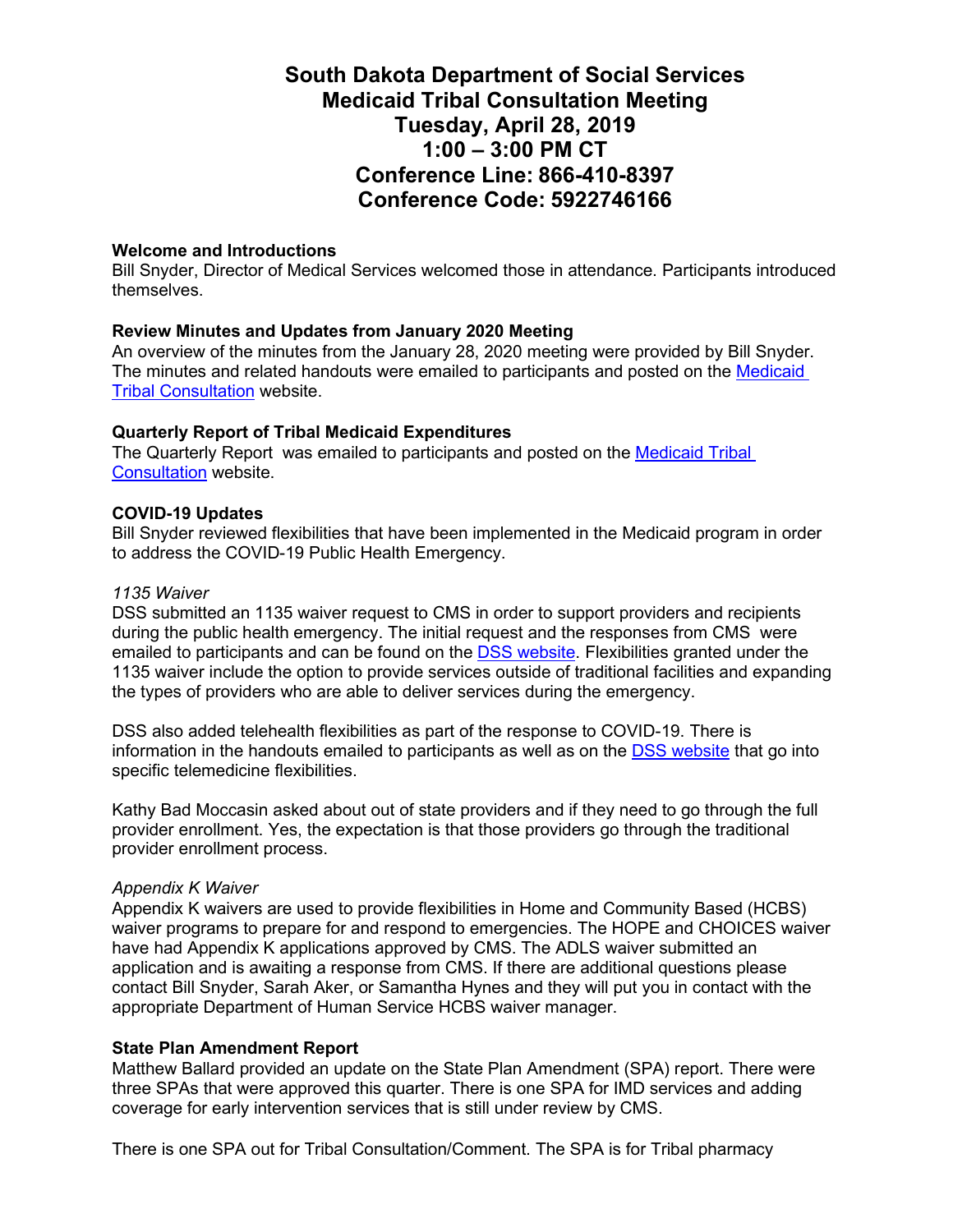reimbursement, the SPA would allow high cost drugs to be reimbursed at a higher rate if the cost of the drug was greater than the encounter rate.

There has been no change in the status of the 1115 waivers.

# **Community Health Worker Collaborative**

Ben Tinsvold presented on the Community Health Worker Collaborative, an organization developed in partnership with the Department of Health to expand the use of Community Health Workers in South Dakota. The handouts from the presentation were emailed to participants and can be found on the [Tribal Consultation](https://dss.sd.gov/medicaid/generalinfo/tribalconsultation.aspx) site.

Peg Bad Warrior asked a question about enrolling a Tribal CHR program in Medicaid. Samantha Hynes will send information regarding Medicaid enrollment for the CHW program to the Tribal Consultation group. Samantha is available to answer questions or provide technical assistance for the provider agreement and CHW policies.

# **Long-term Services and Supports (LTSS) updates**

## *Structured Family Care Giving*

Misty Black Bear provided information on structured family caregiving services. Structured family caregiving was added as a service to the HOPE waiver program in 2018. The service is available to people that are eligible for the HOPE Waiver and choose to receive personal care services within their home from a live-in caregiver. The caregiver receives training and support to provide the service to the recipient, they also receive a stipend for providing the service. The caregiver must have an established relationship, live in the home, and pass a background check, to be able to provide the services. Referrals for structured family care giving can be made through [Dakota at Home.](https://dakotaathome.org/?gclid=EAIaIQobChMIlrC4luau6QIVlOeGCh3NvQjjEAAYASAAEgINq_D_BwE)

## *Assisted Living Rate Tiers Amendment*

LTSS is working on an amendment for the HOPE waiver. A summary of the amendment was emailed to participants and can be found on the Tribal Consultation site. LTSS is targeting May for the start of the required 30-day public comment period. The waiver amendment addresses the following areas:

- A tiered rate for assisted living services. The tiered rate comes as a response to SB 147 which establishes a rate methodologies for all DHS services.
- Adds adult day centers as a personal care and respite care provider type.
- Updates the projections for the number of people served and the amount of money spent during the waiver year.
- Updating language on background checks so the waiver to be in alignment with what LTSS is requiring of providers.
- Proposing to visit HOPE waiver facilities every three years instead of every year. Visits would happen more frequently if there are concerns with a facility.

Andi Ferguson had a question about the cost of the background check for the caregiver in structed family caregiving. Currently there is only one agency that is enrolled to provide the service, that agency has elected to cover the cost of the background check for the caregiver.

# **Community Based Provider Workgroup Update**

Bill Snyder provided an update on the Community Based Provider Workgroup. This group is made up of community-based providers (PRTFs, nursing homes, CSPs) and meets regularly to encourage the coordination of care and generate savings to be reinvested in Medicaid. Savings are generated under care coordination agreements between IHS and non-IHS providers when a referral for services is made by IHS for care for an American Indian. This qualifies the service to be paid with 100% federal funds and saves the state share of the traditional Medicaid FMAP and generates savings to be reinvested into the Medicaid program. Reinvestment of the savings thus far has allowed Medicaid to add CHW services, expanded SUD services to all adults,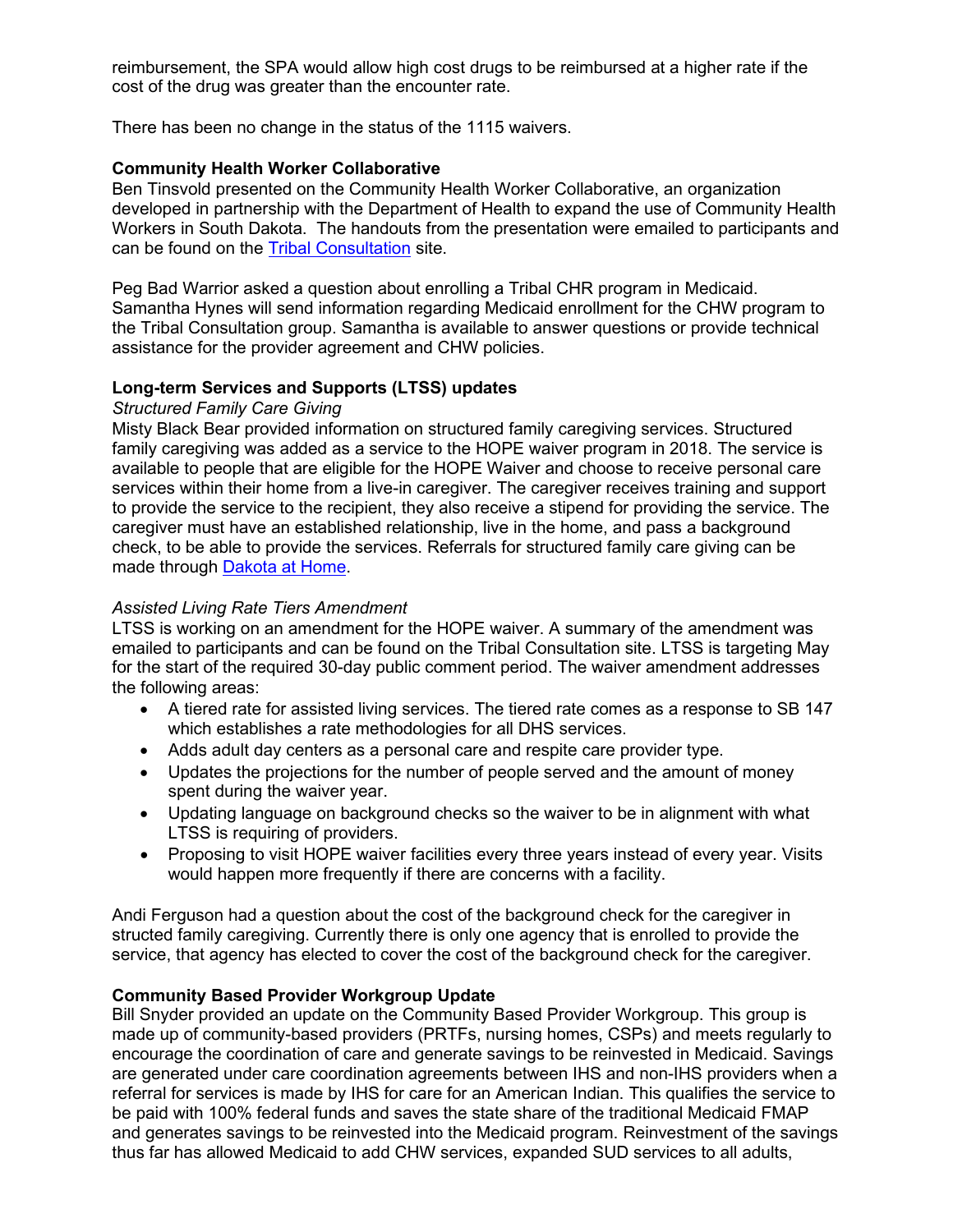increase provider rates, fund innovation grants, and hire three IPA nurses. \$11 million is the projected savings for this fiscal year.

Lisa Veit asked for some additional information about the \$11 million in savings. On the DSS site you can find the FMAP savings reports. The report outlines the amount of savings for year as well as where savings have been generated. So far, the state has generated \$7.7 million of the \$11million target. Lisa Veit asked for some additional reports to see savings generated broken down by tribe. The savings report does not provide detail on which IHS facility referred the patient. DSS will look into how the information Lisa is requesting can be provided.

Roxanne Two Bulls asked a question about the IPA nurses and the hiring of someone additional to be stationed with Native Women's Health Care. Hiring Additional IPA nurses would need to go through legislative appropriations. There are three IPA nurses who are currently available to provide assistance with referrals. The nurses provide services in multiple locations, not just the facilities where they are officed.

DSS continues to have conversation with GPTCHB regarding the reinvestment of savings.

#### **Other DSS Updates**

As mentioned during the SPA update, as of April 1, 2020 Tribes are now able to get higher reimbursement for high cost drugs where the cost is higher than the encounter rate. Instructions for reimbursement have been sent to Tribes, DSS has begun to see claims come in for these high cost drugs. The link to the SPA is part of the handouts; additional comments may be submitted to Matthew Ballard; comments will be included in the submission of the SPA to CMS.

State staff are working remotely in response to COVID-19. Medicaid continues to accept claims and processes payment on Wednesdays. We encourage the use of the portal for eligibility, claims, and questions. The portal is available 24/7. Medicaid continues to process prior authorizations, respond to voicemails, and process paper claims. We encourage alternative methods such as email to get in touch with DSS staff for a quicker response. Information regarding how to access DSS staff during the public health emergency can be found on the [DSS COVID Resources](https://dss.sd.gov/keyresources/recentnews.aspx) page.

Medicaid has temporarily changed some policies and procedures in response to COVID-19. Up to date information can be found on the [DSS COVID-19 resources page](https://dss.sd.gov/keyresources/recentnews.aspx) and is also sent out via the Medical Services listserv. DSS is submitting a disaster SPA to CMS to ensure that testing and treatment of COVID-19 are free of cost sharing. Medicaid has made early refills available for prescriptions, prescriptions may also be filled for 60 days instead of the traditional 30. DSS has auto-renewed all pharmacy prior authorizations (PAs) that were in effect May 30, 2020.

DSS has aligned Medicaid coverage of telemedicine with Medicare coverage. Providers who traditionally have not been able to utilize telemedicine are temporarily allowed to utilize the services to help promote social distancing. These providers include but are not limited to dentists, applied behavioral analysts, physical therapists, and occupational therapists. Coverage has been expanded to allow for some services to be provided via telephone only. More information can be found in the [COVID-19 FAQ](https://dss.sd.gov/docs/COVID19/COVID19_FAQ_Providers.pdf) and the [telemedicine manual.](https://dss.sd.gov/docs/medicaid/providers/billingmanuals/Telemedicine.pdf) During the public health emergency DSS is allowing telemedicine to be provided when the provider and the recipient are in the same community. During the public health emergency telemedicine can be provided utilizing technology such as Facetime, Skype, or Zoom per the HHS Office of Inspector General. South Dakota Medicaid encourages providers to use HIPAA compliant technology when available.

Jonni Arpan asked for clarification on the reimbursement of telemedicine through Skype, and Zoom since IHS is discouraging the use of this type of technology. Are 638 providers supposed to follow IHS since they are the EHR system, or Medicaid? Using this type of technology is